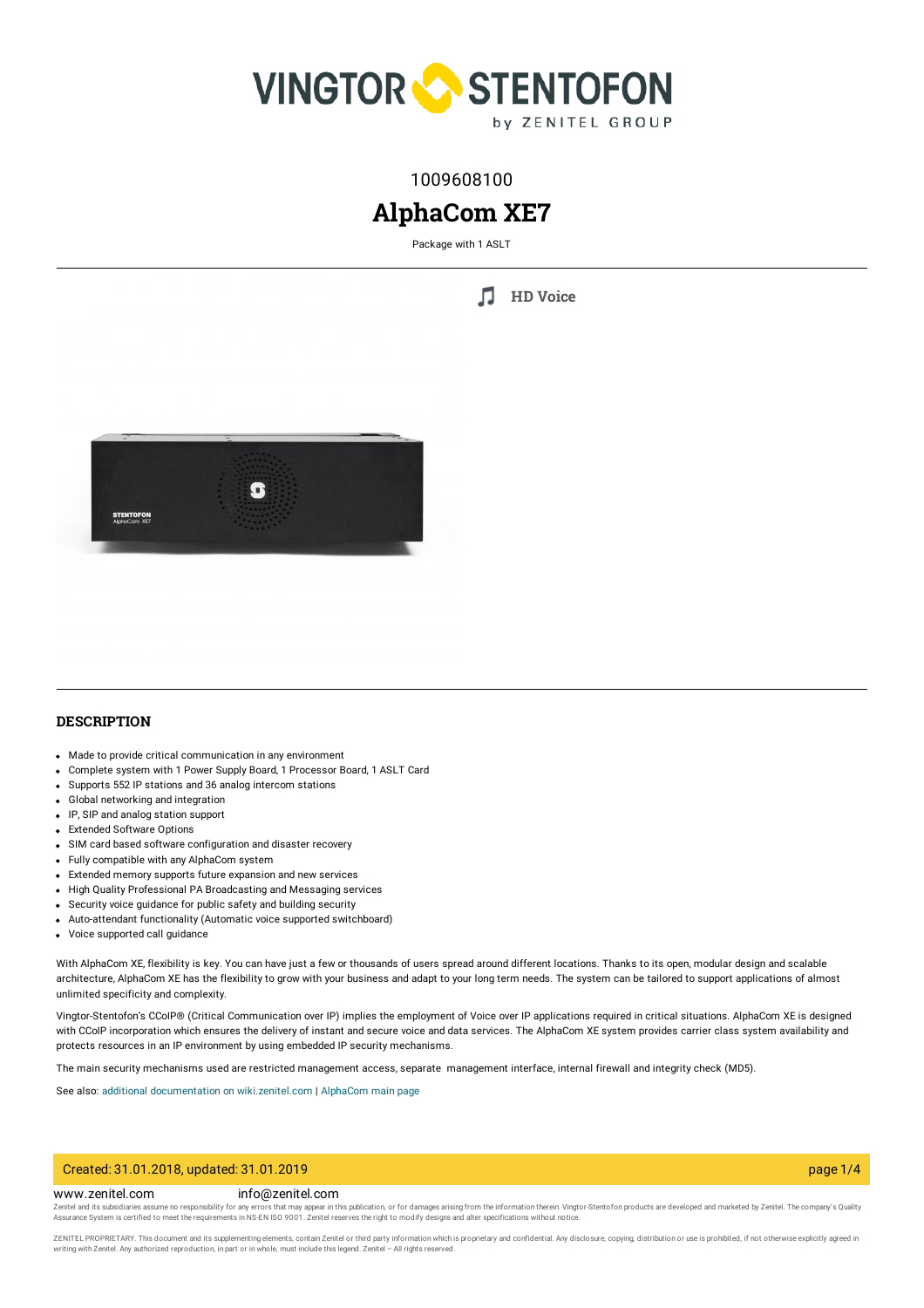#### **SPECIFICATIONS**

| Dimensions (WxHxD)              | 427 x 133 x 380 mm / 16.81 x 5.23 x 14.96 inch.                                             |
|---------------------------------|---------------------------------------------------------------------------------------------|
| Weight                          | 9 kg                                                                                        |
| Power                           | 260 W max, 24 VAC with auto switchover to 24 VDC                                            |
| Mounting                        | Wall, shelf or 19" rack                                                                     |
| Processor Subsystem             | Intel IXP425 with HW acceleration for packet processing and encryption                      |
| Media Subsystem                 | DSP @ 1600 MIPS, FPGA @ 400K gates                                                          |
| Storage Subsystem               | Solid state (64 MB Flash), SIM card (IP configuration, HW-ID)                               |
| <b>Temperature Range</b>        |                                                                                             |
| <b>Relative Humidity</b>        | 95%                                                                                         |
| <b>FEATURES</b>                 |                                                                                             |
| Memory                          | 128 MB SDRAM, 1 MB NVRAM                                                                    |
| <b>Subscriber Capacity</b>      | 552 intercom stations per server                                                            |
| <b>Analog Stations</b>          | 6 per line card                                                                             |
| Analog Telephones               | 12 telephones per line card                                                                 |
| <b>Busy Hour Call</b>           | 60 000 BHCA                                                                                 |
| IP Telephones                   | 552 IP telephones per server                                                                |
| Integrity check                 | MD5 (RFC 1321)                                                                              |
| IP priority                     | DiffServ, IP TOS                                                                            |
| IP security                     | SSH, HTTPS, firewall                                                                        |
| <b>SIP</b>                      | RFC 3261, SIP INFO, RE-Invite, RFC 2833, RFC 4733                                           |
| VolP Internal Networking        | 30 channels                                                                                 |
| <b>VoIP External Networking</b> | 30 channels                                                                                 |
| <b>ISDN Trunk</b>               | ISDN PRI (30 channels); VoIP external networking + gateway                                  |
| Analog Trunk                    | FXO (4 & 8 c hannels); VoIP external networking + gateway                                   |
| <b>GSM Trunk</b>                | Quad band GSM; VoIP external networking + gateway                                           |
| Other                           | Custom ASCII (EDIO), STENTOFON Data, Scripting engine                                       |
| Configuration                   | AlphaPro over IP, Web                                                                       |
| Monitoring and logging          | SNMP trap, SNMP MIB, syslog, Web, e-mail, SqLite                                            |
| SW Upgrade                      | Web, Automatic upgrade of IP station                                                        |
| VoIP Audio                      | HD Voice - G.722 (7 KHz), Telephone Audio - G.711 (3.4 KHz)                                 |
| Open Duplex Conference          | 20 open duplex conferences can be configured. A maximum of 16 subscribers                   |
| Push to Talk Conference         | 50 conference channels. Unlimited number of participants. Priority features                 |
| Group Call                      | 250 groups. Unlimited number of participants. Priority features                             |
| Call Modes                      | Open mode. Ringing mode. Call request mode. Priority features                               |
| Audio messaging                 | PA broadcasting. Auto-attendant, Voice guidance (doors, elevators), Security voice response |
| Compliance                      | CE, FCC Part 15                                                                             |

## Created: 31.01.2018, updated: 31.01.2019 page 2/4

www.zenitel.com info@zenitel.com

Zenitel and its subsidiaries assume no responsibility for any errors that may appear in this publication, or for damages arising from the information therein. Vingtor-Stentofon products are developed and marketed by Zenite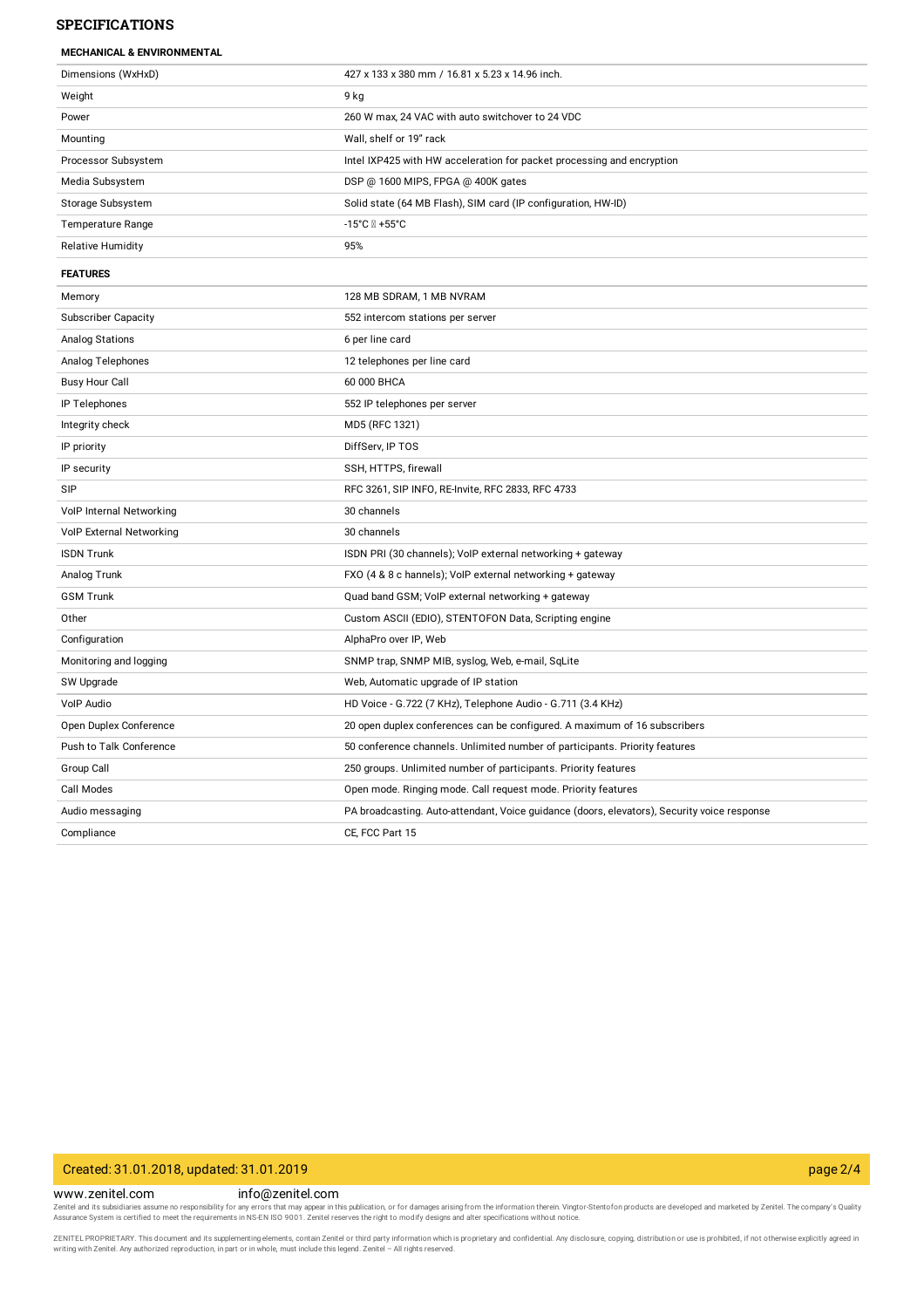## **TECHNICAL DIMENSIONS**



## Created: 31.01.2018, updated: 31.01.2019 page 3/4

#### www.zenitel.com info@zenitel.com

Zenitel and its subsidiaries assume no responsibility for any errors that may appear in this publication, or for damages arising from the information therein. Vingtor-Stentofon products are developed and marketed by Zenite